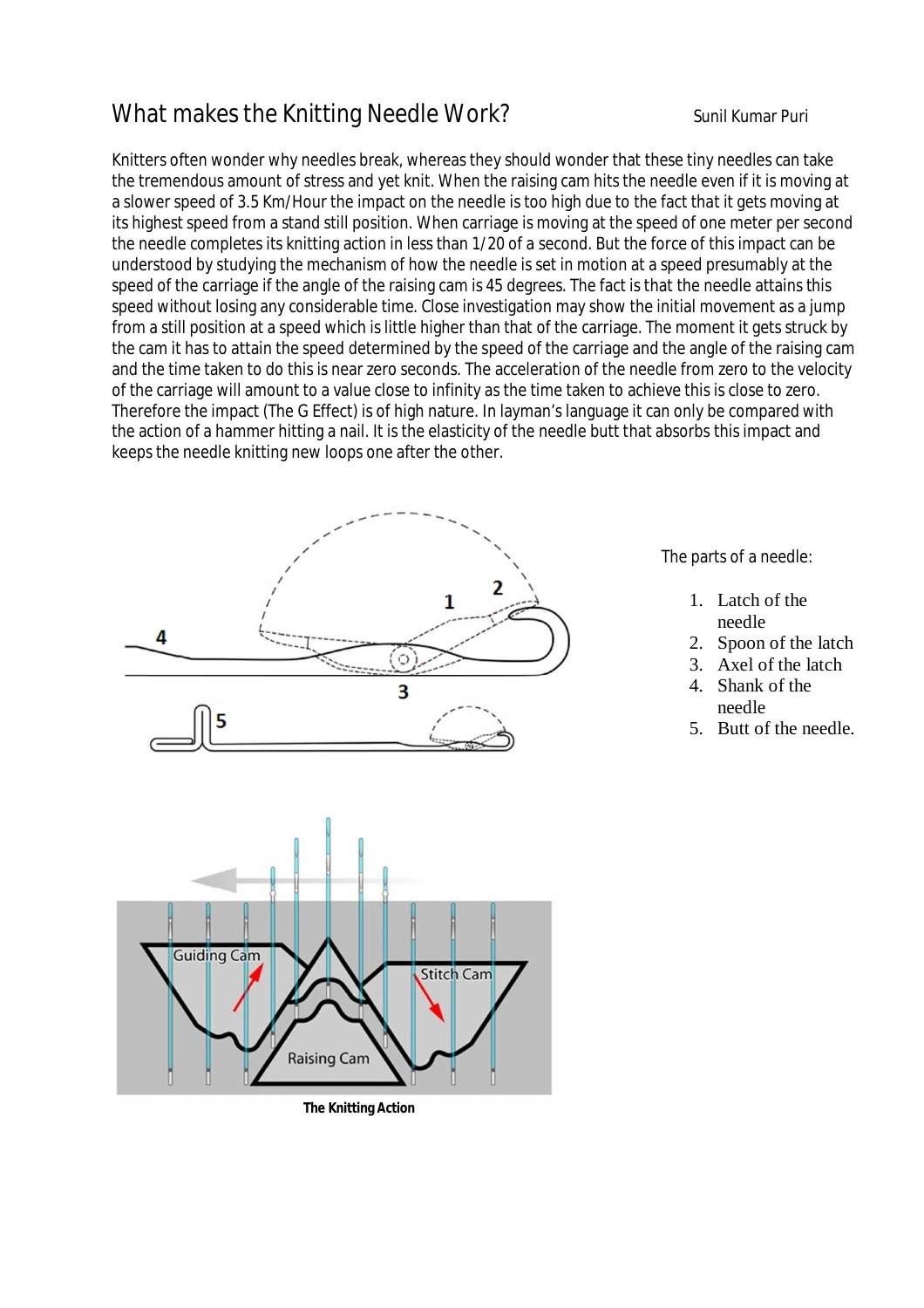

**Image Courtesy Groz Beckert**

The Needle hook takes this beating of the latch as well as the axle that holds the latch. When the needle is raised the stitch on the needle passes over the latch of the needle, the latch which is under pressure of the knitted loop held tightly by the take down force gets released it jumps and strikes the hook of the needle. The same happens in reverse when the needle is sliding back and new knitted loop passes through the old loop over the needle latch. The hook additionally has to work against the forces to pull the yarn to make a new knitted loop through the previous loop, counter the added forces right from the nose unwinding, the force of resistance on every turn of the yarn passing through its guides and finally the robbing action of the loop formed by the preceding needles. The Fabric take-down force also offers part of resistance in the formation of the new knitted loop as well and thus asserting a lot of stress on the needle hook. This stress can increase twenty fold when there is a slub, knot, multiple threads or any accumulated abraded fibre in the yarn.

The needle has only 1/20<sup>th</sup> of a second to bear this. On normal running on a machine with two systems a needle has to undergo this procedure four thousand to eight thousand times per hour or about one hundred thousand to one hundred eighty thousand times in a day. This kind of continuous hammering howsoever feeble it may be can make a dent on any kind of material. On seamless knitting machines the same frequency can be as high as seven million times per day. At this speed the movement of the latch will be three times faster than the flutter of an insect.



NEW HOOK



**WORN HOOKS** 



**NEW LATCH** 



**WORN LATCH Image Courtesy Groz Beckert**

This is not all, the needle has to overcome the abrasion of yarn, the abrasion of impurities like dirt, vegetable matter, slubs etc. These impurities not only put stress on the needle hook but clog the groove of the needle latch as well which combined with the needle and latch action result in a wear and tear of the needle latch and its holding axle.



**Image Courtesy Groz Beckert**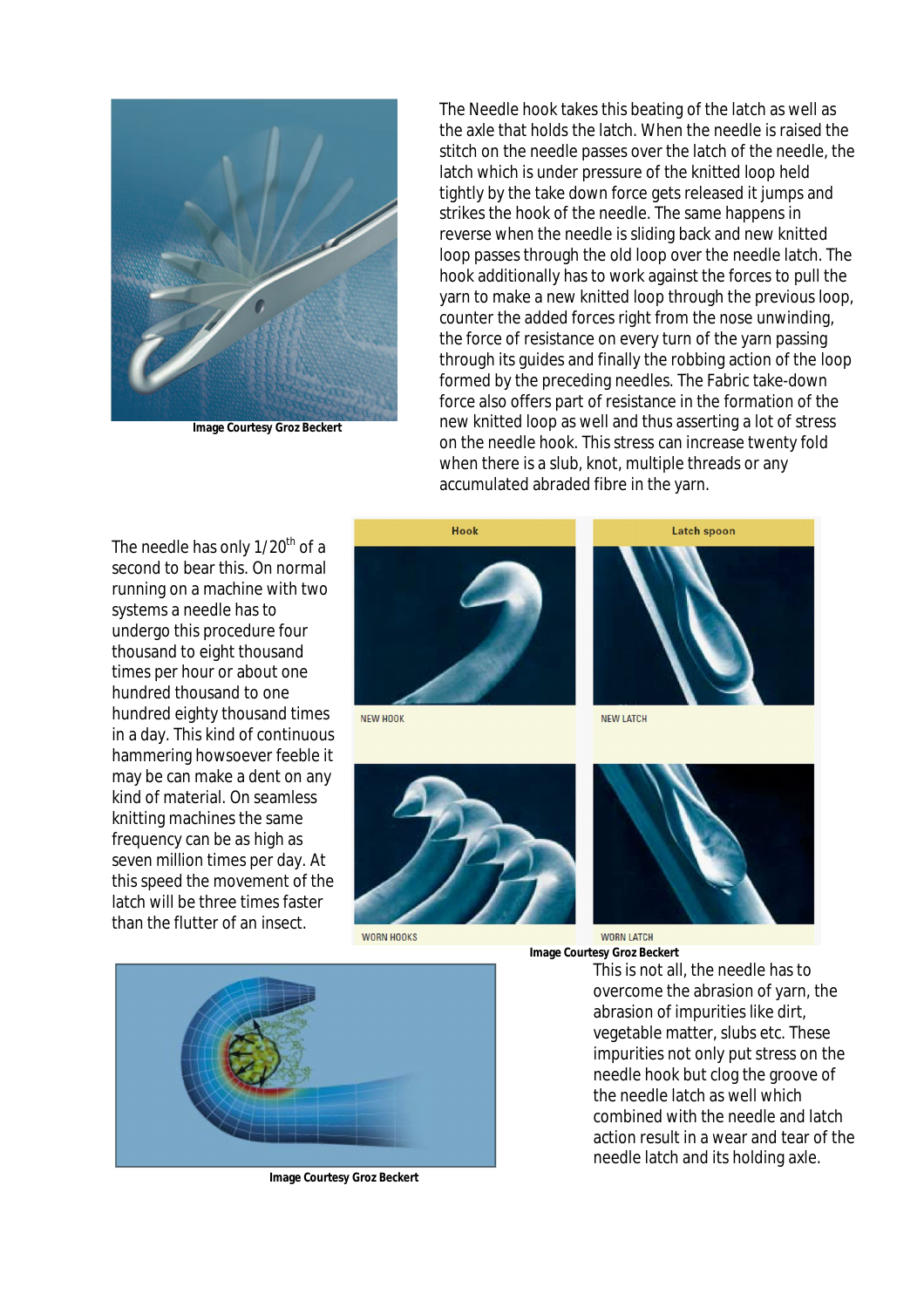Research has shown that the abrasive matter can get accumulated in the spoon of the latch and with repeated knitting action can result is wear out of the head as well as the latch itself.

From above it is evident that a needle can break or get bent and hence become useless by forming defect in three parts, the butt, the hook and the latch. All three parts of a needle can get worn out, get bent and break. To enable a tiny needle to withstand this kind of beating day in and day out highly sophisticated engineering is required. Correct material and engineering process has to be designed to manufacture a needle that will stand these tough measures.



The recent developments in the needle engineering have addressed the tough demands of the needle, a knitter would like to use on his machine. The butt of the needle has been removed and a cheaper alternative like slider has been used. The cost of slider is almost one fifth of that of a needle. The striking force on the butt of the needle is the main cause of needle breakage. By introducing a slider that will move the needle vertically to form a new knitting loop, the needle is safe from breaking from the butt and become useless. Instead of the needle butt now the butt of the much cheaper slider will break keeping the needle intact.

There has been a lot of research done on the needle hook and the needle latch. The most effective development on the hook of the needle is to change its shape from cylindrical to conical. The conical hook offers same space to yarn between itself and the latch but at the same time takes lesser space to clear the previously knitted loop. Therefore a needle with conical head provides softer transition of the loop between the latch shank and head and thus substantially reduces friction forces in the new loop formation in comparison with the cylindrical hook.

The conical hook permits the needle for greater clearance between the needle head and sinker than is the case in conventional needles with cylindrical hooks. This allows yarns with poorer quality i.e., yarns with slubs and knots to be processed without problems to an optimum standard of quality of the knitted fabrics as well as decreasing substantially the resultant tensile stress effect on the needle hook because of these spinning faults.



**Image Courtesy Groz Beckert**

The knitting world has witnessed two major changes in the development of latch of the needle, namely the compound needle and the spring latch needle. Both types have distinct advantages of their own, not